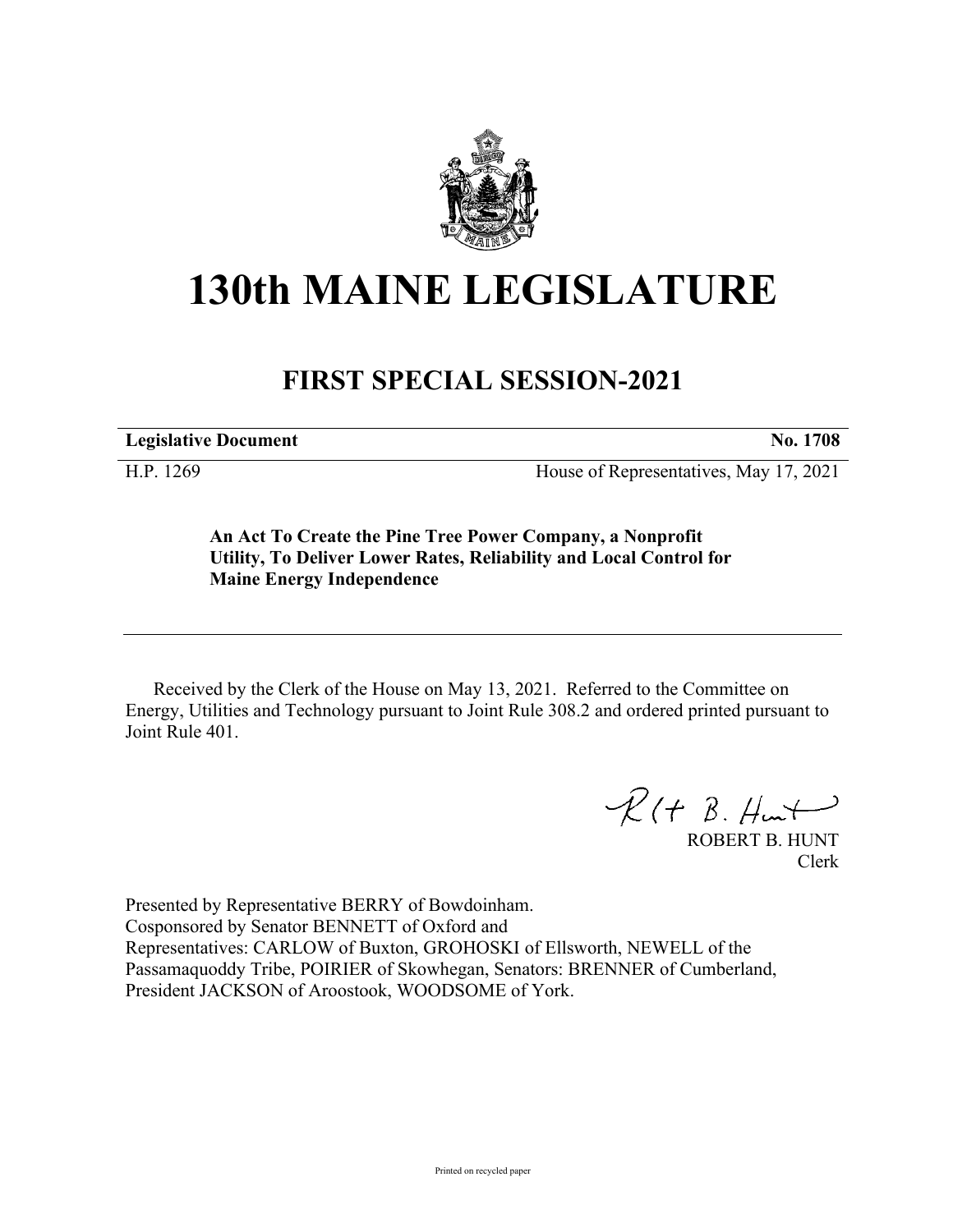| 1        | Be it enacted by the People of the State of Maine as follows:                                                                              |
|----------|--------------------------------------------------------------------------------------------------------------------------------------------|
| 2        | Sec. 1. 5 MRSA §12004-G, sub-§36 is enacted to read:                                                                                       |
| 3        | <u>36.</u>                                                                                                                                 |
| 4<br>5   | Public<br><b>Pine Tree Power Company Board</b><br>$$110/Day$ and<br><b>35-A MRSA</b><br>Utilities<br>§4002<br>Expenses                     |
| 6        | Sec. 2. 21-A MRSA §354, sub-§5, ¶G, as enacted by PL 1985, c. 161, §6, is                                                                  |
| 7        | amended to read:                                                                                                                           |
| 8        | G. For a candidate for State Representative, at least 50 and not more than 80 voters;                                                      |
| 9        | and                                                                                                                                        |
| 10       | <b>Sec. 3. 21-A MRSA §354, sub-§5, ¶H, as enacted by PL 1985, c. 161, §6, is</b>                                                           |
| 11       | amended to read:                                                                                                                           |
| 12       | H. For a candidate for county charter commission member, at least 50 and not more                                                          |
| 13       | than 80 voters-; and                                                                                                                       |
| 14       | Sec. 4. 21-A MRSA §354, sub-§5, ¶I is enacted to read:                                                                                     |
| 15       | I. For a candidate for member of the Pine Tree Power Company Board under Title                                                             |
| 16       | 35-A, section 4002, subsection 2, paragraph A, at least 300 and not more than 400                                                          |
| 17       | voters.                                                                                                                                    |
| 18       | Sec. 5. 35-A MRSA §1511-A is enacted to read:                                                                                              |
| 19       | §1511-A. Fitness to serve                                                                                                                  |
| 20       | By January 1, 2024, the commission shall find a transmission and distribution utility                                                      |
| 21       | with 50,000 or more customers unfit to serve and shall require the sale of the utility if the                                              |
| 22       | commission determines that the utility has, within the previous 5 years been found to have                                                 |
| 23       | met 2 or more of the following criteria for unfitness:                                                                                     |
| 24       | <b>1. Customer satisfaction.</b> Repeatedly been rated in the lowest decile of utilities of a                                              |
| 25       | similar size for customer satisfaction on a reputable national survey of utility business or                                               |
| 26       | retail customers;                                                                                                                          |
| 27       | <b>2. Reliability.</b> Repeatedly reported reliability, with or without major event days, in                                               |
| 28       | the lowest decile of utilities of a similar size in the country; and                                                                       |
| 29       | <b>3. Cost.</b> Repeatedly charged its customers residential delivery rates in the highest                                                 |
| 30       | decile among utilities of a similar size in the country.                                                                                   |
| 31       | <b>Sec. 6.</b> 35-A MRSA §3501, sub-§1, $\P$ D, as amended by PL 2019, c. 311, §2, is                                                      |
| 32       | further amended to read:                                                                                                                   |
| 33<br>34 | The portion of any municipal or quasi-municipal entity located in the State<br>D.<br>providing transmission and distribution services; and |
| 35       | Sec. 7. 35-A MRSA §3501, sub-§1, ¶E, as amended by PL 2019, c. 311, §2, is                                                                 |
| 36       | further amended to read:                                                                                                                   |
| 37       | E. Any transmission and distribution utility wholly owned by a municipality located                                                        |
| 38       | in the State-; and                                                                                                                         |
| 39       | Sec. 8. 35-A MRSA §3501, sub-§1, $\P$ F is enacted to read:                                                                                |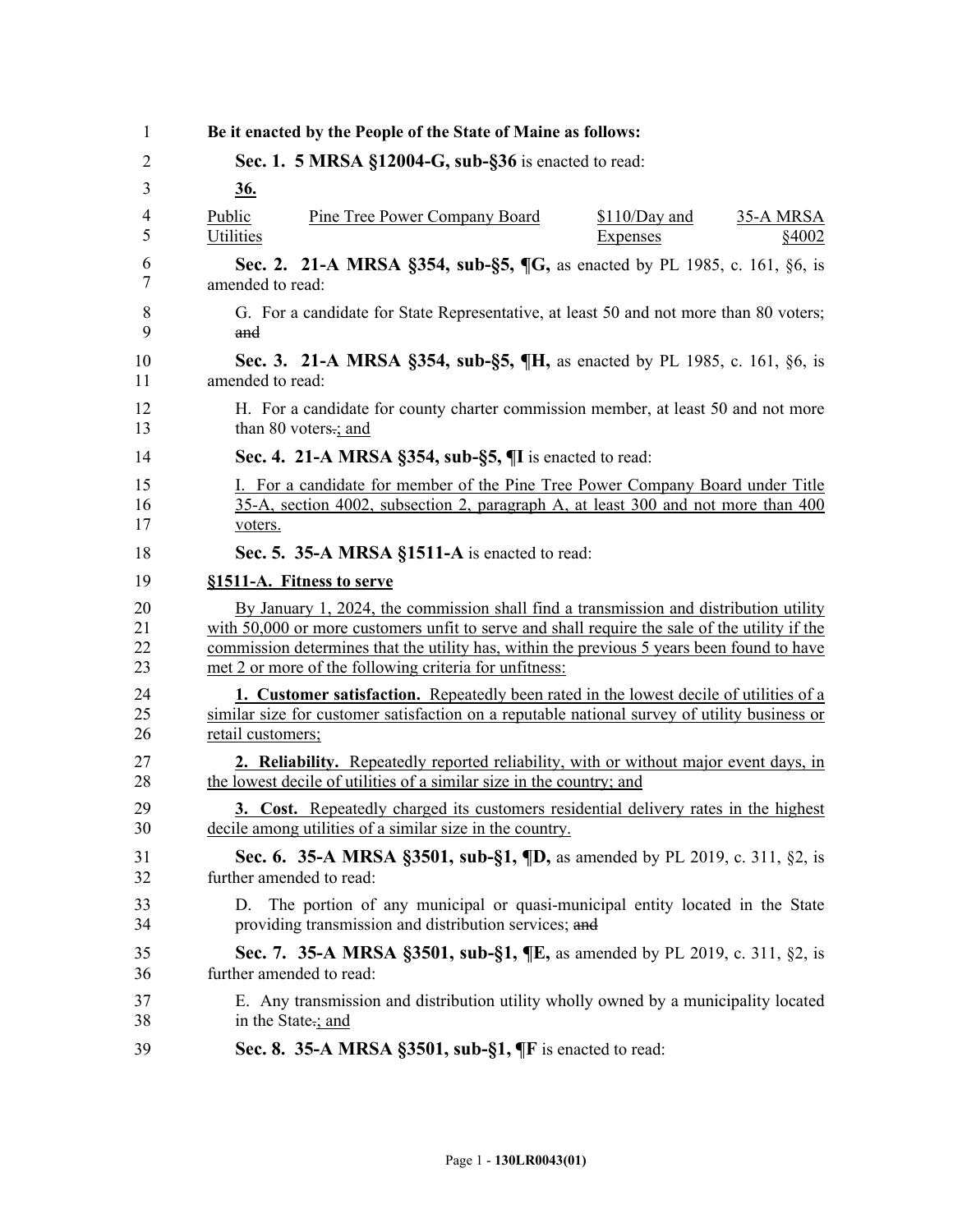| 1              | F. The Pine Tree Power Company established in chapter 40.                                     |
|----------------|-----------------------------------------------------------------------------------------------|
| $\overline{2}$ | Sec. 9. 35-A MRSA §3502, first ¶, as amended by PL 1999, c. 398, Pt. A, §86 and               |
| 3              | affected by §§104 and 105, is further amended to read:                                        |
| 4              | Notwithstanding section 310, any consumer-owned transmission and distribution                 |
| 5              | utility, except for the Pine Tree Power Company established in chapter 40, that proposes      |
| 6              | to increase rates, tolls or charges by not more than 15% of the utility's annual operating    |
| 7              | revenues or proposes to decrease rates, tolls or charges in any amount may elect to set rates |
| 8              | pursuant to this section and section 3503.                                                    |
| 9              | Sec. 10. 35-A MRSA c. 40 is enacted to read:                                                  |
| 10             | <b>CHAPTER 40</b>                                                                             |
| 11             | <b>PINE TREE POWER COMPANY</b>                                                                |
| 12             | §4001. Definitions                                                                            |
| 13             | As used in this chapter, unless the context otherwise indicates, the following terms          |
| 14             | have the following meanings.                                                                  |
| 15             | <b>1. Acquired utility.</b> "Acquired utility" means an investor-owned transmission and       |
| 16             | distribution utility whose facilities or property are purchased or intended for purchase      |
| 17             | pursuant to this chapter.                                                                     |
| 18             | 2. Board. "Board" means the Pine Tree Power Company Board established in Title                |
| 19             | 5, section 12004-G, subsection 36.                                                            |
| 20             | <b>3. Company.</b> "Company" means the Pine Tree Power Company established in section         |
| 21             | 4002.                                                                                         |
| 22             | <b>4. Cost of service.</b> "Cost of service" means the total amount that must be collected by |
| 23             | the company to recover its costs but does not include any return on capital investment        |
| 24             | unless a return is required as security for debt service.                                     |
| 25             | <b>5. Customer-owner.</b> "Customer-owner" means a person to whom the company                 |
| 26             | provides electricity.                                                                         |
| 27             | <b>6. Generating source.</b> "Generating source" means a machine or device that produces      |
| 28             | electric energy by any means.                                                                 |
| 29             | 7. Utility facility. "Utility facility" means any portion of a plant used or useful in        |
| 30             | providing transmission and distribution utility service and includes, but is not limited to,  |
| 31             | transmission lines, office buildings, equipment and transportation equipment.                 |
| 32             | 8. Utility property. "Utility property" means any tangible or intangible asset, liability,    |
| 33             | obligation, plan, proposal, share, agreement or interest of a utility; any facility in        |
| 34             | development or planning by the utility as of January 1, 2020; and, without limitation, the    |
| 35             | entire utility and any part or portion of the utility.                                        |
| 36             | §4002. Pine Tree Power Company established; purpose                                           |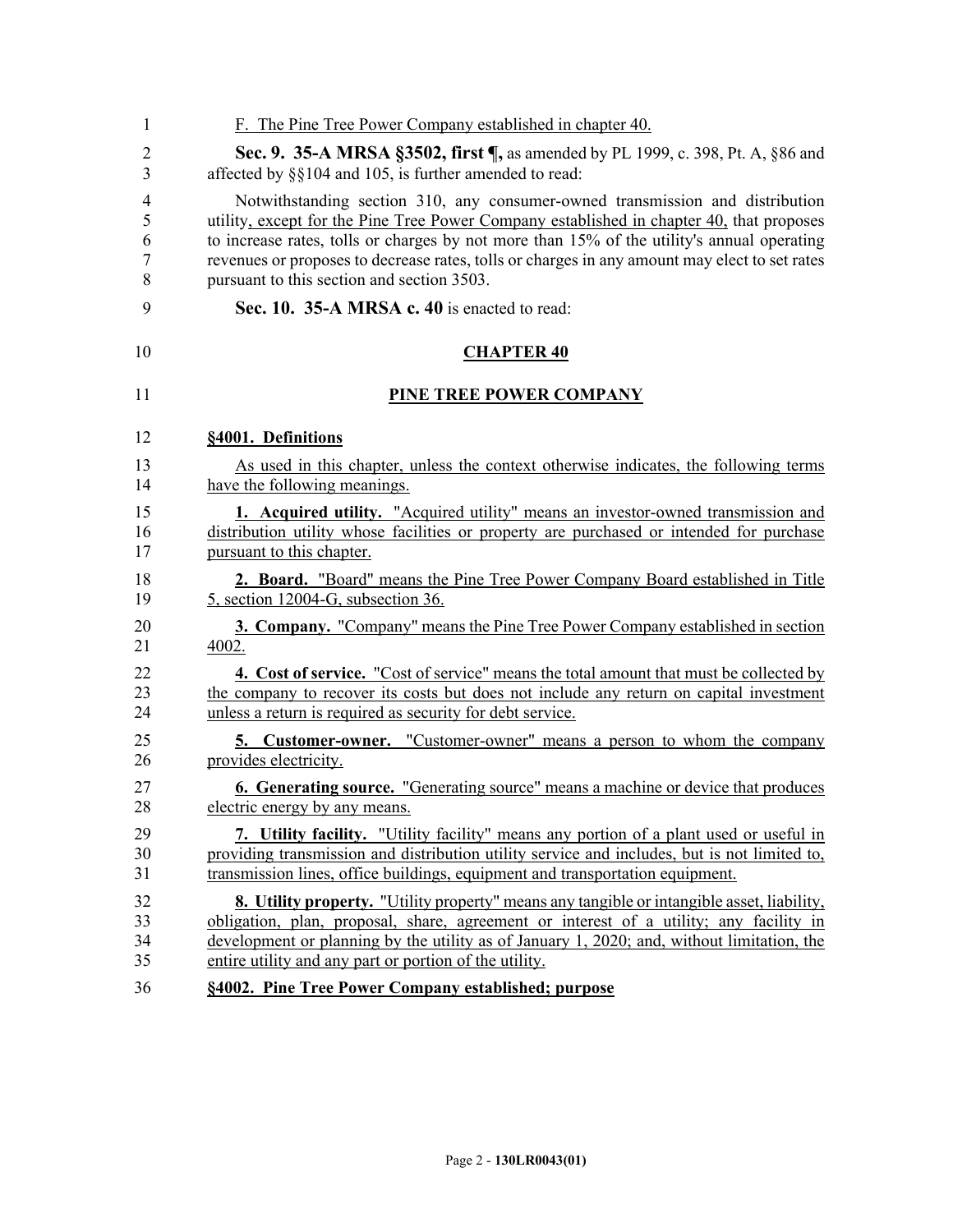| $\mathbf{1}$   | The Pine Tree Power Company is established to provide for its customer-owners in this         |
|----------------|-----------------------------------------------------------------------------------------------|
| $\overline{2}$ | State reliable, affordable electric transmission and distribution services in accordance with |
| 3              | this chapter.                                                                                 |
| $\overline{4}$ | <b>1. Company purposes.</b> The company shall use its access to low-cost capital and its      |
| 5              | ability to manage the electric transmission and distribution system in a manner that is not   |
| 6              | focused on ensuring shareholder profits for the following purposes:                           |
| 7              | A. To deliver electricity to the company's customer-owners in a safe, affordable and          |
| 8              | reliable manner;                                                                              |
| 9              | B. To ensure excellence, timeliness and accuracy in billing, metering and customer            |
| 10             | service;                                                                                      |
| 11             | C. To provide an open, supportive and competitive platform to develop and deploy              |
| 12             | renewable generation, storage, efficiency and beneficial electrification technologies;        |
| 13             | D. To assist the State in rapidly meeting or exceeding the climate action plan goals          |
| 14             | established in Title 38, chapter 3-A;                                                         |
| 15             | E. To improve the State's Internet connectivity through more affordable access to             |
| 16             | utility poles and other infrastructure in unserved or underserved areas of the State, as      |
| 17             | defined in section 9202, subsection 5;                                                        |
| 18             | F. To advance economic, environmental and social justice and to benefit company               |
| 19             | workers and all communities in the State;                                                     |
| 20             | G. To provide for transparent and accountable governance; and                                 |
| 21             | H. To support, secure and sustain economic growth and benefits for the State.                 |
| 22             | <b>2. Governance; board.</b> The company is created as a body corporate and politic and       |
| 23             | is governed by the Pine Tree Power Company Board in accordance with this section.             |
| 24             | The board is composed of 11 members, 7 of whom are elected, voting members and 4 of           |
| 25             | whom are expert advisory members selected by the voting members. All members must             |
| 26             | be residents of the State.                                                                    |
| 27             | A. Each of the 7 elected, voting members must be a legal citizen of the United States         |
| 28             | for at least 5 years, be at least 21 years of age, be a legal Maine resident for at least 1   |
| 29             | year and have lived in the area the member represents as provided in this paragraph for       |
| 30             | at least 3 months. Each elected, voting member must represent 5 of the State's 35 State       |
| 31             | Senate districts, as set out in Title 21-A, section 1203-B, as follows:                       |
| 32             | One member represents State Senate districts 1 to 5;<br>(1)                                   |
| 33             | (2) One member represents State Senate districts 6 to 10;                                     |
| 34             | One member represents State Senate districts 11 to 15;<br>(3)                                 |
| 35             | (4) One member represents State Senate districts 16 to 20;                                    |
| 36             | One member represents State Senate districts 21 to 25;<br>(5)                                 |
| 37             | (6) One member represents State Senate districts 26 to 30; and                                |
| 38             | One member represents State Senate districts 31 to 35.<br>(7)                                 |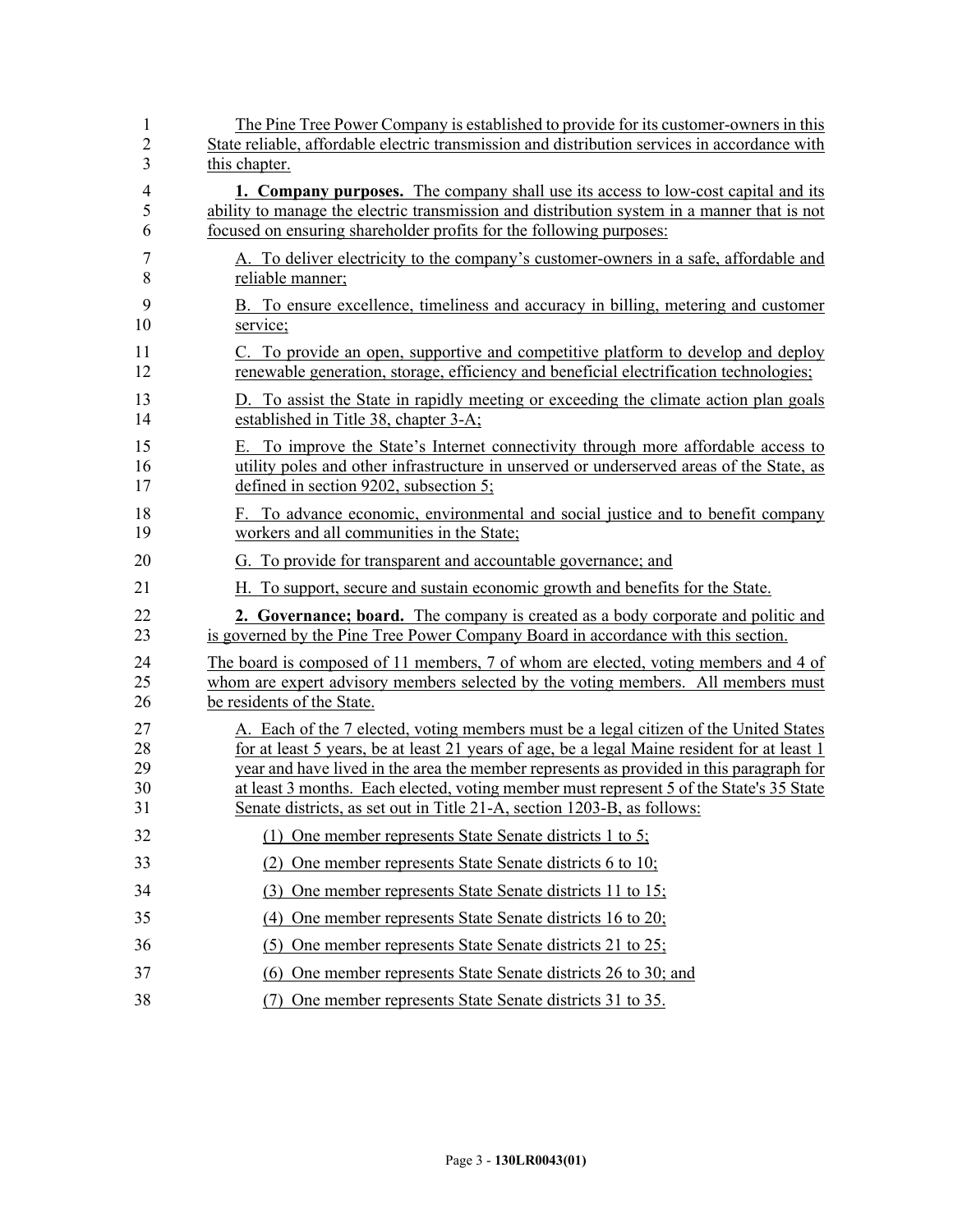| 1              | B. The 4 expert advisory members must be selected by the elected, voting members.             |
|----------------|-----------------------------------------------------------------------------------------------|
| $\overline{c}$ | The expert advisory members must collectively possess expertise and experience                |
| 3              | across the following 4 areas:                                                                 |
| $\overline{4}$ | (1) Utility law, management, regulation or finance;                                           |
| 5              | (2) Clean energy and the environment;                                                         |
| 6              | (3) The concerns of utility employees; and                                                    |
| $\overline{7}$ | (4) The concerns of electricity consumers.                                                    |
| 8              | C. Candidates for election to the board pursuant to paragraph A are eligible for funding      |
| 9              | through the Maine Clean Election Act, in amounts and under terms commensurate with            |
| 10             | those for candidates for the State Senate. The Commission on Governmental Ethics              |
| 11             | and Election Practices, established pursuant to Title 5, section 12004-G, subsection 33,      |
| 12             | shall adopt rules to implement this paragraph. Rules must include, at a minimum, the          |
| 13             | procedures for qualifying and certification and for allocation of distributions from the      |
| 14             | fund and other provisions necessary to ensure consistency with the provisions of the          |
| 15             | Maine Clean Election Act. Rules adopted pursuant to this paragraph are major                  |
| 16             | substantive rules as defined in Title 5, chapter 375, subchapter 2-A.                         |
| 17             | The nomination and election of the elected, voting members of the board are governed by       |
| 18             | the provisions of Title 21-A concerning nonpartisan elections for county office other than    |
| 19             | county commissioner or county charter commission member, except that the determination        |
| 20             | of the elections is governed by Title 21-A, section 723-A. The Secretary of State may         |
| 21             | adopt rules governing the election of members of the board and shall consult with the         |
| 22             | commission in developing the rules. Rules adopted under this subsection are routine           |
| 23             | technical rules as defined in Title 5, chapter 375, subchapter 2-A.                           |
| 24             | <b>3. Term of office.</b> An elected, voting member of the board serves for a term of 6 years |
| 25             | and an expert advisory member of the board serves for a term of 4 years. An elected, voting   |
| 26             | member serves from December 1st to November 30th and an expert advisory member                |
| 27             | serves from February 1st to January 31st. A majority of elected, voting members shall         |
| 28             | declare a vacancy on the board upon the resignation, death or incapacitation of an elected,   |
| 29             | voting member, in the event that a member is absent without leave of the chair for at least   |
| 30             | half of all board meetings held in a 180-day period or in the event of a member's gross and   |
| 31             | continual neglect of duty. If there is a vacancy on the board of an expert advisory member,   |
| 32             | it must be filled within 180 days in the same manner as described in subsection 1 and the     |
| 33             | person selected to fill a vacancy serves for the unexpired term of the member whose           |
| 34             | vacancy the person is filling. If there is a vacancy on the board of an elected, voting       |
| 35             | member, the board shall notify the Governor and the vacancy must be filled within 180         |
| 36             | days in the same manner as for a State Senator under Title 21-A, sections 366 and 381, and    |
| 37             | the person elected to fill a vacancy serves for the unexpired term of the member whose        |
| 38             | vacancy the person is filling. Expert advisory members may be reselected and voting           |
| 39             | members may be reelected.                                                                     |
| 40             | <b>4. Quorum and chair.</b> Four elected, voting members of the board constitute a            |
| 41             | majority and a quorum. The board shall elect from its elected, voting members a chair and     |
| 42             | a vice-chair. The vice-chair shall serve as acting chair in the absence of the chair.         |
| 43             | <b>5.</b> Voting. Except as otherwise provided in this Title, all decisions of the board must |
| 44             | be made by a majority vote of the elected, voting members of the board. Whenever              |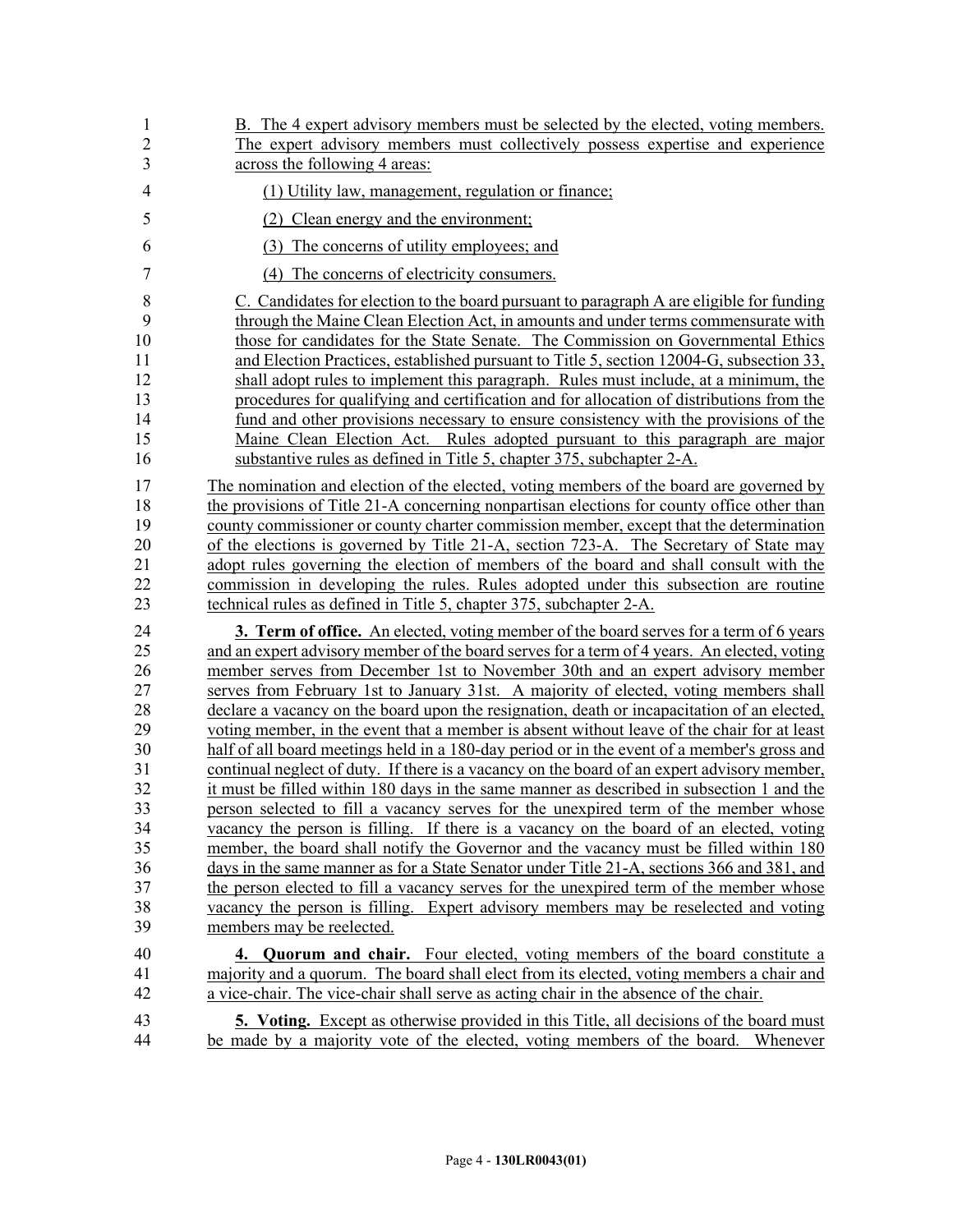- 45 possible, the board shall attempt to achieve consensus among voting and nonvoting members. 1 2
- 3 **6. Bylaws; due diligence.** The board shall adopt bylaws, conduct due diligence as it 4 considers necessary and develop a transition plan and a business plan for the company prior 5 to making a purchase price offer for any utility facility or utility property.

6 **7. Board review.** Four years after the first meeting of the board, the board shall review 7 the effectiveness of the company governance structure and shall report to the joint standing 8 committee of the Legislature having jurisdiction over energy and utilities matters the 9 outcome of this review. The report may suggest necessary changes to the governance 10 structure of the company. The committee may report out legislation pertaining to the 11 recommendations in the report.

12 **§4003. Powers and duties; acquisition of utility facilities and utility property**

13 **1. Powers; generally.** The company is a consumer-owned transmission and 14 distribution utility and has all the powers and duties of a transmission and distribution 15 utility under this Title, as affected by the provisions of chapter 35, within the service 16 territories of the investor-owned transmission and distribution utilities whose utility 17 facilities it acquires under this chapter.

18 **2. Limits on company; generating property.** The company may not own or operate 19 a generating source or purchase electric capacity or energy from a generating source, except 20 as the commission may approve in order to allow the company to maintain or improve 21 system reliability.

22 **3. Operations.** The company shall contract by means of a competitive public 23 solicitation the services of a qualified nongovernmental entity, referred to in this chapter as 24 "the operator," or "the operations team," to provide cost-effective, private sector operations, 25 maintenance, customer accounts management and customer service and information and to 26 assist as necessary in regulatory affairs, capital planning and administrative services. In 27 requesting and evaluating bids for the provision of these services, the board shall consider 28 anticipated costs; professional, operational and managerial experience; familiarity with the 29 systems to be administered; and ability to improve customer service and employee morale. 30 The company may establish additional criteria for its solicitation and shall determine the 31 period and the specific terms of each operations contract.

32 **4. Operator employees.** The employees of the operations team retained to operate 33 the company's facilities are considered private employees, with all the rights and 34 responsibilities of private employees. The operator shall hire any person who was an 35 employee of the acquired utility at the time the company acquired the utility facilities who 36 is a qualified, nonexempt employee subject to collective bargaining agreements of the 37 acquired utility. To ensure continuity and an experienced local workforce, the operations 38 team shall offer to these employees a retention bonus of 6% of annual gross pay for the 39 first year of work and 4% of annual gross pay for the 2nd year of work. This bonus must 40 be payable on the earlier of the anniversary of the date of hire and the date of a termination 41 of employment that occurs following the date of hire, as long as the termination is due to 42 the employee's death or disability, by the employer without cause or by the employee for 43 good reason. The operations team shall maximize opportunities for internal promotion, 44 additional staffing and on-the-job training for all employees and may not contract with 45 other businesses to perform work that could reasonably have been performed by qualified,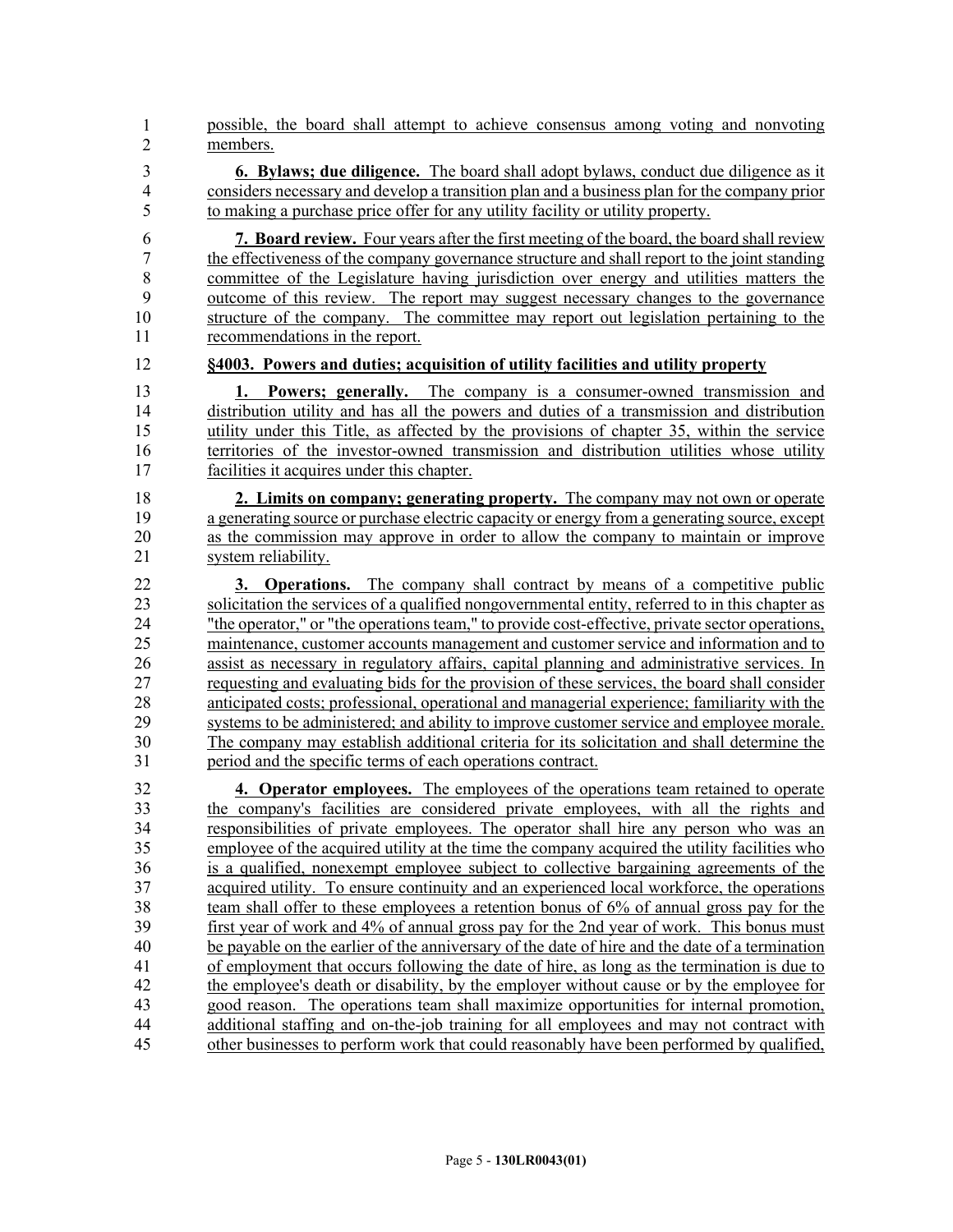| $\mathbf{1}$   | nonexempt employees of the operations team. The operator shall assume all retirement                                                                                                                                                                                     |
|----------------|--------------------------------------------------------------------------------------------------------------------------------------------------------------------------------------------------------------------------------------------------------------------------|
| $\overline{2}$ | benefit obligations to the workers of and retirees of an acquired utility, unless these                                                                                                                                                                                  |
| 3              | obligations have remained with the acquired utility, its corporate parent or a pension plan                                                                                                                                                                              |
| $\overline{4}$ | trust regulated by the federal Employee Retirement Income Security Act of 1974. The                                                                                                                                                                                      |
| 5              | operator shall honor and maintain the terms of any collective bargaining agreements in                                                                                                                                                                                   |
| 6              | effect at the time the company acquired the investor-owned transmission and distribution                                                                                                                                                                                 |
| $\overline{7}$ | utility for the remaining term of any collective bargaining agreement, except that, when 2                                                                                                                                                                               |
| 8              | or more contracts exist, the employees' wages, salaries and benefits must be made                                                                                                                                                                                        |
| 9              | reasonably equal to the higher of those provided in the contracts or must exceed those                                                                                                                                                                                   |
| 10             | previously paid by the acquired utility.                                                                                                                                                                                                                                 |
| 11             | Upon the conclusion of a contract pursuant to subsection 3, the company, in soliciting for                                                                                                                                                                               |
| 12             | a new contract, shall give preference to service providers who agree to maintain or improve                                                                                                                                                                              |
| 13             | the terms of the collective bargaining agreement in existence on the conclusion of the prior                                                                                                                                                                             |
| 14             | contract.                                                                                                                                                                                                                                                                |
| 15             | 5. Acquisition of utility facilities and utility property. Notwithstanding any other                                                                                                                                                                                     |
| 16             | provision of this Title, rules adopted under this Title or any other applicable law to the                                                                                                                                                                               |
| 17             | contrary, the company shall purchase or acquire by the exercise of the right of eminent                                                                                                                                                                                  |
| 18             | domain all utility facilities in the State owned or operated or held for future use by any                                                                                                                                                                               |
| 19             | investor-owned transmission and distribution utility, in accordance with this subsection,                                                                                                                                                                                |
| 20             | and may also purchase or acquire by the exercise of the right of eminent domain in                                                                                                                                                                                       |
| 21             | accordance with this subsection any other investor-owned transmission and distribution                                                                                                                                                                                   |
| 22             | utility property should the board determine such an acquisition to be in the interest of its                                                                                                                                                                             |
| 23             | customer-owners. The company shall finance the purchase or acquisition of utility                                                                                                                                                                                        |
| 24             | facilities or utility property under this subsection by issuing debt in accordance with chapter                                                                                                                                                                          |
| 25             | 9. The board may not purchase or acquire by the right of eminent domain any utility                                                                                                                                                                                      |
| 26             | facilities or utility property under this subsection until 12 months after the effective date of                                                                                                                                                                         |
| 27             | this chapter or 6 months after the first meeting of the board, whichever is later.                                                                                                                                                                                       |
| 28             | A. Within 18 months after the effective date of this chapter or 12 months after the first                                                                                                                                                                                |
| 29             | meeting of the board, whichever is later, unless further delayed to a date certain by a                                                                                                                                                                                  |
| 30             | vote of at least 5 elected, voting members of the board, the company shall:                                                                                                                                                                                              |
| 31             | (1) Identify the utility facilities and any other utility property in the State owned                                                                                                                                                                                    |
| 32             | or operated or held for future use by any investor-owned transmission and                                                                                                                                                                                                |
| 33             | distribution utility to be purchased by the company;                                                                                                                                                                                                                     |
| 34             | (2) Determine a purchase price offer to be made for the utility facilities and other                                                                                                                                                                                     |
| 35             | utility property. The purchase price offer must include compensation for the cost                                                                                                                                                                                        |
| 36             | of preparing and submitting necessary regulatory filings, including but not limited                                                                                                                                                                                      |
| 37             | to those required by the federal Department of Energy, Federal Energy Regulatory                                                                                                                                                                                         |
| 38             | Commission; and                                                                                                                                                                                                                                                          |
| 39             | (3) Deliver notice of the purchase price offer, including detailed description of the                                                                                                                                                                                    |
| 40             | utility facilities and other utility property to be purchased, to the investor-owned                                                                                                                                                                                     |
| 41             | transmission and distribution utility that owns, operates or holds for future use the                                                                                                                                                                                    |
| 42             | subject utility facilities and utility property.                                                                                                                                                                                                                         |
| 43<br>44<br>45 | After the receipt of a notice of the purchase price offer under paragraph A,<br>В.<br>subparagraph (3), the investor-owned transmission and distribution utility may, within<br>30 days of the date of receipt, submit a counteroffer to the board. If the board rejects |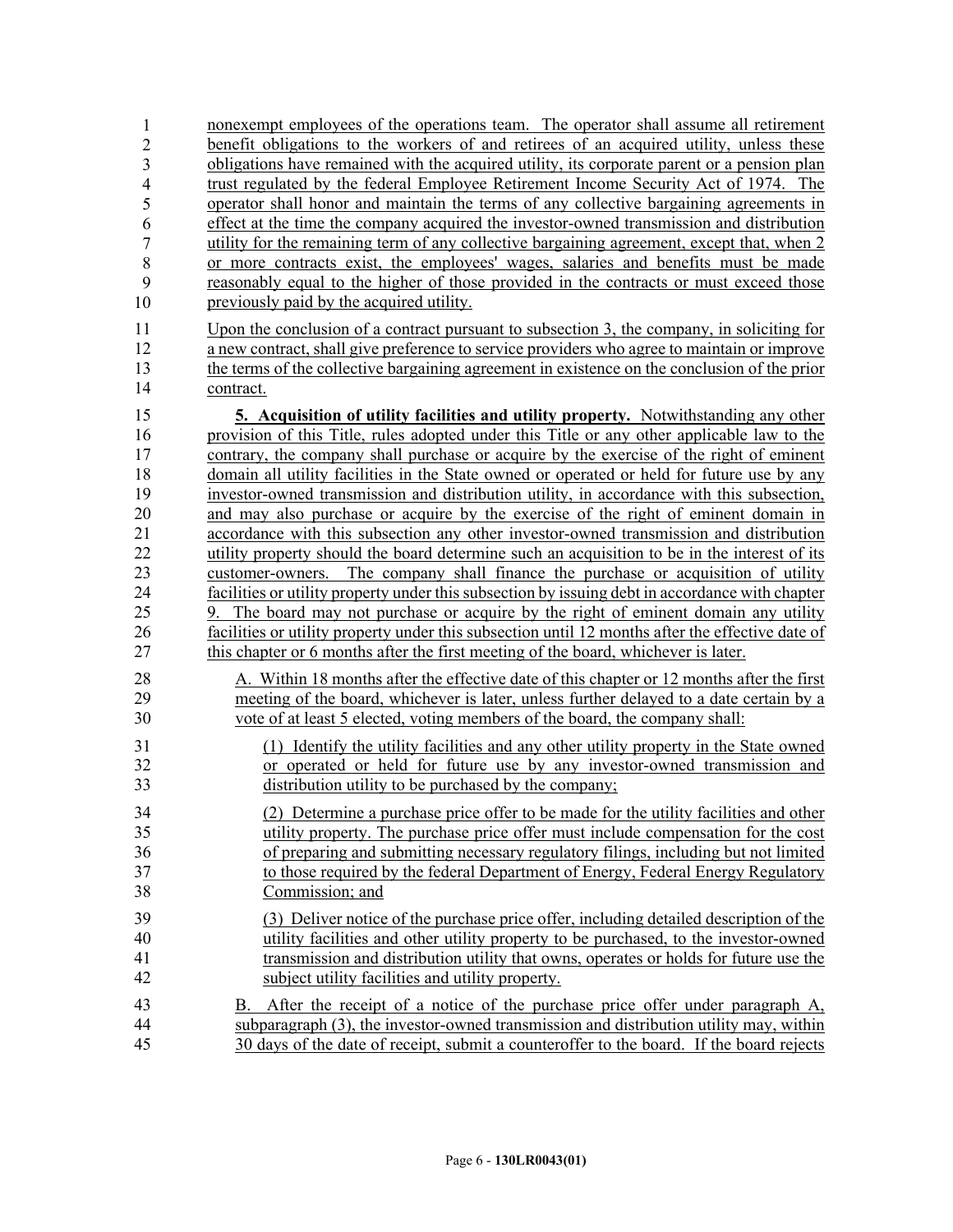| 1<br>$\overline{c}$      | the counteroffer, within 30 days of the date of receipt of the rejection the investor-<br>owned transmission and distribution utility may petition the Superior Court of     |
|--------------------------|------------------------------------------------------------------------------------------------------------------------------------------------------------------------------|
| 3                        | Kennebec County to determine and order an alternative purchase price for the subject                                                                                         |
| $\overline{\mathcal{A}}$ | utility facilities or utility property in accordance with this paragraph. The purchase                                                                                       |
| 5                        | price determined by the court must include compensation for the cost of preparing and                                                                                        |
| 6<br>$\boldsymbol{7}$    | submitting necessary regulatory filings, including but not limited to those required by<br>the federal Department of Energy, Federal Energy Regulatory Commission. After the |
| 8                        | filing of a petition by an investor-owned transmission and distribution utility under this                                                                                   |
| 9                        | paragraph, the Superior Court, as expeditiously as possible, shall:                                                                                                          |
| 10                       | (1) Select, in consultation with the company and the petitioner, a referee or referees                                                                                       |
| 11<br>12                 | with relevant expertise and capabilities to determine a recommended purchase<br>price for the utility facilities and utility property;                                       |
| 13<br>14                 | (2) Complete a trial or hearing, as appropriate, for the presentation of evidence to<br>referees, who shall submit a recommended purchase price to the court; and            |
| 15                       | (3) Render a decision and, based upon the recommended purchase price submitted                                                                                               |
| 16                       | under subparagraph (2) and any other information available to the court, order a                                                                                             |
| 17                       | purchase price to be paid by the company to the petitioner for possession and                                                                                                |
| 18                       | ownership of the subject utility facilities and utility property.                                                                                                            |
| 19<br>20                 | The decision of the Superior Court under this paragraph is appealable to the Law Court<br>as in any civil action.                                                            |
| 21                       | C. The taking of utility facilities and utility property by the company is governed by                                                                                       |
| 22                       | this paragraph.                                                                                                                                                              |
| 23                       | (1) Notwithstanding any law to the contrary, if a petition is filed under paragraph                                                                                          |
| 24                       | B, the company may, after any appeals are resolved, take the subject utility                                                                                                 |
| 25                       | facilities and utility property identified in paragraph A by eminent domain at the                                                                                           |
| 26                       | final price rendered by the court, in the same manner and under the same conditions                                                                                          |
| 27                       | as set forth in chapter 65.                                                                                                                                                  |
| 28                       | (2) Notwithstanding any law to the contrary, if a petition is not filed under                                                                                                |
| 29                       | paragraph B, the company may take the subject utility facilities and utility property                                                                                        |
| 30                       | identified in paragraph A by eminent domain at the purchase price offer, in the                                                                                              |
| 31                       | same manner and under the same conditions as set forth in chapter 65.                                                                                                        |
| 32                       | Within 45 days of the date upon which the purchase price is either mutually agreed upon                                                                                      |
| 33                       | by the company and the investor-owned transmission and distribution utility or is finally                                                                                    |
| 34                       | determined through the judicial process set forth under paragraph B, the investor-owned                                                                                      |
| 35                       | transmission and distribution utility shall prepare and submit any regulatory filings                                                                                        |
| 36                       | necessary to the transfer of subject utility facilities and utility property, including but not                                                                              |
| 37                       | limited to those required by the federal Department of Energy, Federal Energy Regulatory                                                                                     |
| 38                       | Commission. If the investor-owned transmission and distribution utility does not prepare                                                                                     |
| 39                       | and submit such filings within 45 days, the company may request that the commission                                                                                          |
| 40                       | investigate the utility's failure to prepare and submit the filings. Upon such a request from                                                                                |
| 41                       | the company, the commission shall, in a timely manner, investigate the utility's failure to                                                                                  |
| 42                       | prepare and submit the filings. If the commission finds the investor-owned transmission                                                                                      |
| 43                       | and distribution utility unreasonably delayed or failed to prepare and submit the filings, or                                                                                |
| 44                       | failed to prosecute and pursue federal regulatory approvals of the transfer in good faith, the                                                                               |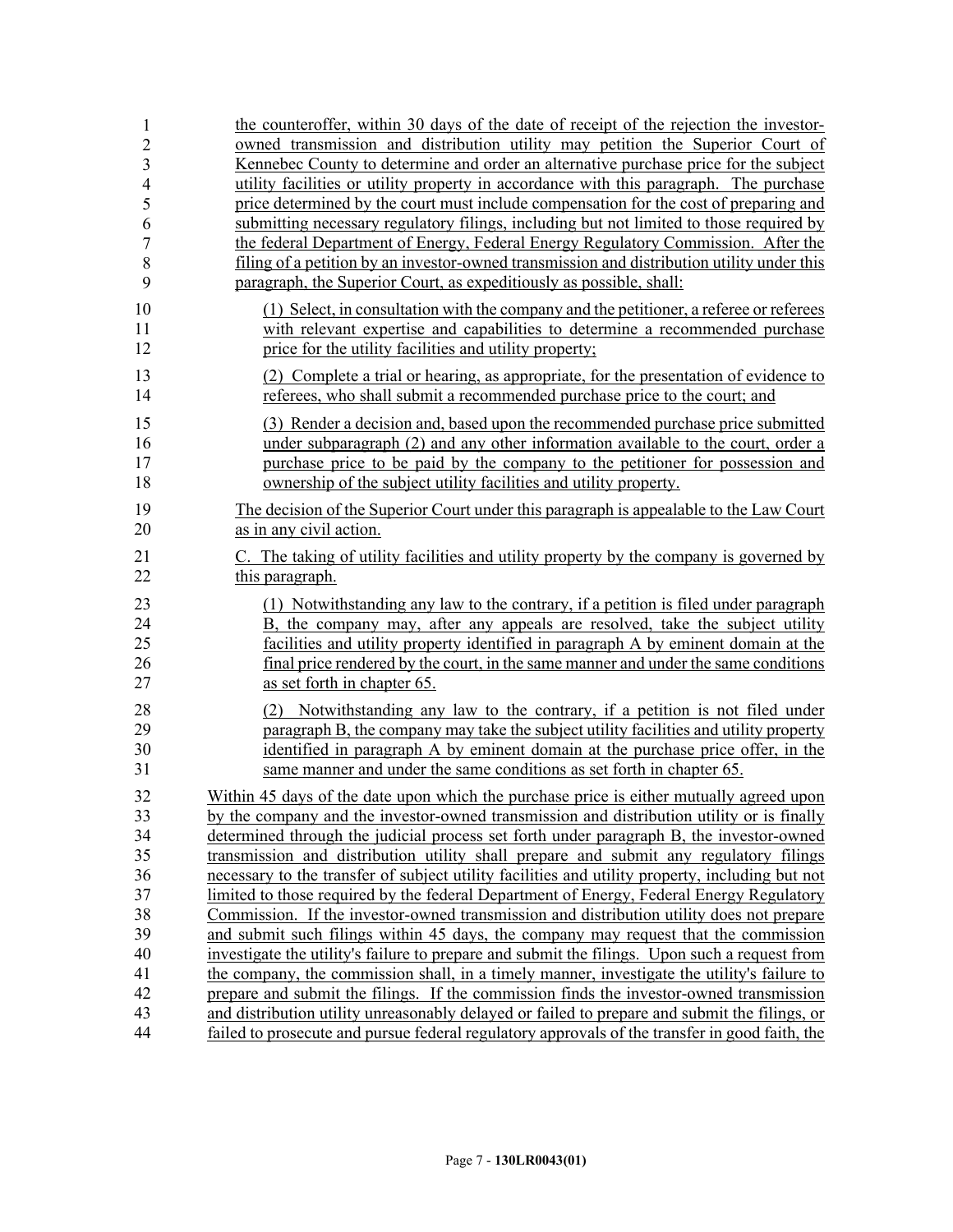| $\mathbf{1}$   | commission shall direct the utility to do so by a date certain and may order other remedies,   |
|----------------|------------------------------------------------------------------------------------------------|
| $\overline{2}$ | including deducting the cost of preparing and submitting such regulatory filings from the      |
| 3              | purchase price or otherwise preventing the utility from recouping the cost.                    |
| $\overline{4}$ | The commission shall impose such conditions on the acquisition of all utility facilities and   |
| 5              | utility property in the State owned or operated or held for future use by any investor-owned   |
| 6              | transmission and distribution utility as it determines are necessary to protect the public     |
| $\overline{7}$ | interest during the period between the effective date of this chapter and the date on which    |
| 8              | ownership and control are fully assumed by the company and the operations team. The            |
| 9              | commission shall take all necessary actions to ensure that the investor-owned transmission     |
| 10             | and distribution utilities and their owners cooperate fully and cost-effectively with the      |
| 11             | company during the transition in ownership and control.                                        |
| 12             | <b>6. Regional transmission.</b> The service territories of the company initially remain in    |
| 13             | the transmission system to which they belonged on the effective date of this chapter until     |
| 14             | changed by majority vote of the board.                                                         |
| 15             | 7. Names. The company may adopt one or more alternative or regional names to                   |
| 16             | distinguish its service territories or for any other purpose.                                  |
| 17             | <b>8. Rules.</b> The company may adopt rules pursuant to Title 5, chapter 375, subchapter      |
| 18             | 2-A for establishing and administering the company and carrying out its duties. Rules          |
| 19             | adopted pursuant to this subsection are major substantive rules as defined in Title 5, chapter |
| 20             | 375, subchapter 2-A.                                                                           |
| 21             | <b>9. Bylaws.</b> The company shall adopt bylaws, through the board, consistent with this      |
| 22             | section for the governance of its affairs.                                                     |
|                |                                                                                                |
| 23             | 10. Consumer-owned transmission and distribution utilities; application. This                  |
| 24             | subsection controls the treatment of consumer-owned transmission and distribution utilities    |
| 25             | and the application of law to the company.                                                     |
| 26             | This chapter may not be construed to affect the powers, authorities or                         |
| 27             | responsibilities of any consumer-owned transmission and distribution utility other than        |
| 28             | the company created under this chapter. The company may not oppose the extension               |
| 29             | of the service territory of a consumer-owned transmission and distribution utility             |
| 30             | existing prior to the effective date of this chapter to include the entirety of a              |
| 31             | municipality in which the consumer-owned transmission and distribution utility                 |
| 32             | provides electric service as long as the company is reasonably compensated for the             |
| 33             | assets and appurtenances required.                                                             |
| 34             | B. Notwithstanding any other provision of this chapter or any other provision of law           |
| 35             | to the contrary, the company is subject to section 310; section 3104; section 3132,            |
| 36             | subsection 2-D; sections 3132-A, 3132-B, 3132-C and 3132-D; section 3144; section              |
| 37             | $3210$ -C, subsections 3, 7 and 11; sections $3212$ and $3212$ -B; and section $3214$ ,        |
| 38             | subsection 2-A.                                                                                |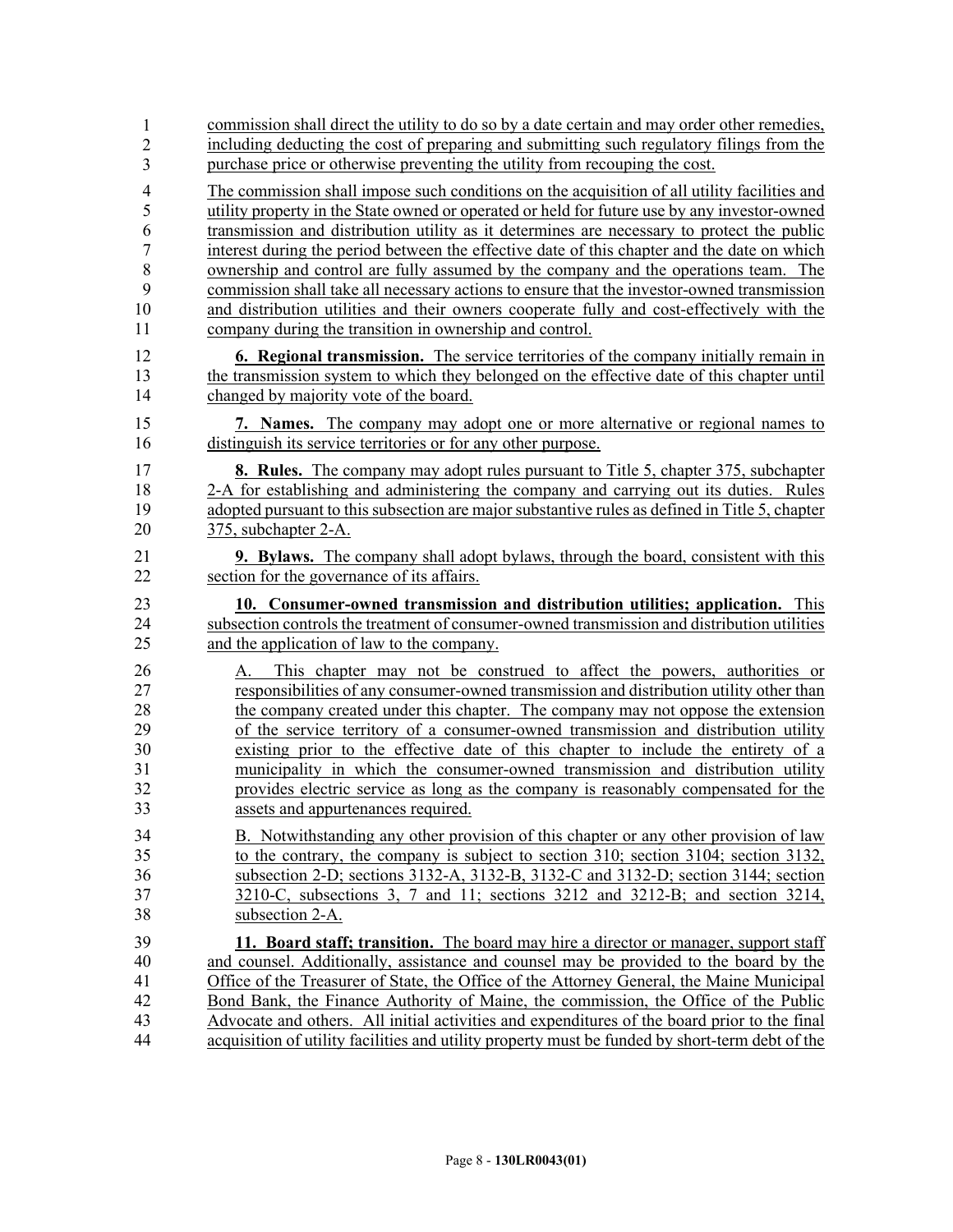| 1                       | company, to be retired in the initial financing and acquisition of the investor-owned           |
|-------------------------|-------------------------------------------------------------------------------------------------|
| $\overline{2}$          | transmission and distribution utility facilities and utility property. Debt incurred by the     |
| $\overline{\mathbf{3}}$ | board for its initial activities and expenditures is guaranteed by the retail customers of each |
| $\overline{4}$          | of the State's 2 investor-owned transmission and distribution utilities, and, notwithstanding   |
| 5                       | any provision of law to the contrary, the costs of these initial activities and expenditures    |
| 6                       | must be considered by the commission to be just and reasonable for rate-making purposes.        |
| 7                       | §4004. Cost-of-service rates; no use of state funds or tax dollars                              |
| 8                       | The rates and all other charges of the company must be sufficient to pay in full the cost       |
| 9                       | of service, including the cost of debt and any payments in lieu of taxation. No debt or         |
| 10                      | liability of the company is a debt or liability of the State or any agency or instrumentality   |
| 11                      | of the State other than the company, and neither the State nor any agency or instrumentality    |
| 12                      | of the State other than the company guarantees any debt or liability of the company.            |
| 13                      | §4005. Tax-exempt; payments in lieu of taxes                                                    |
| 14                      | <b>1. Tax exemptions.</b> The company is a public municipal corporation within the              |
| 15                      | meaning and for the purposes of Title 36, section 651, and the property of the company is       |
| 16                      | exempt from taxation to the extent provided in that section. Notwithstanding any provision      |
| 17                      | of law to the contrary, income of the company is exempt from all taxation or assessment         |
| 18                      | by the State or any political subdivision of the State.                                         |
| 19                      | All bonds, notes and other evidences of indebtedness issued by the company in accordance        |
| 20                      | with chapter 9 are legal obligations of the company, and the company is a quasi-municipal       |
| 21                      | corporation within the meaning and for the purposes of Title 30-A, section 5701. All bonds,     |
| 22                      | notes and other evidences of indebtedness issued by the company are legal investments for       |
| 23                      | savings banks in this State and are exempt from state income tax.                               |
| 24                      | 2. Payments in lieu of taxes. Rates charged by the company must include sufficient              |
| 25                      | amounts to allow the company to make payments in lieu of taxes in accordance with this          |
| 26                      | subsection. The company shall make payments in lieu of taxes with respect to its utility        |
| 27                      | facilities or utility property to any municipality, county or other political subdivision to    |
| 28                      | which an investor-owned transmission and distribution utility whose utility facilities the      |
| 29                      | company acquired pursuant to this chapter paid taxes and in the same amount as those taxes      |
| 30                      | would have been if the investor-owned transmission and distribution utility had continued       |
| 31                      | to own the utility facilities or utility property. The company shall make timely payments       |
| 32                      | in lieu of taxes on all facilities or property it owns, including all facilities and property   |
| 33                      | procured, constructed or improved after the company has commenced operations.                   |
| 34                      | §4006. No debt or liability of the State                                                        |
| 35                      | The company serves a public purpose in the carrying out of the provisions of this               |
| 36                      | chapter, but no debt or liability of the company may be considered a debt or liability of the   |
| 37                      | State.                                                                                          |
| 38                      | §4007. Termination of the company                                                               |
| 39                      | The company may not be dissolved or cease operations except by authorization of law             |
| 40                      | and only if all debt and liabilities of the company have been paid or a sufficient amount for   |
| 41                      | the payment of all debt and liabilities has been placed in an irrevocable trust for the benefit |
| 42                      | of the holders of the debt.                                                                     |
| 43                      | §4008. Freedom of access; confidentiality                                                       |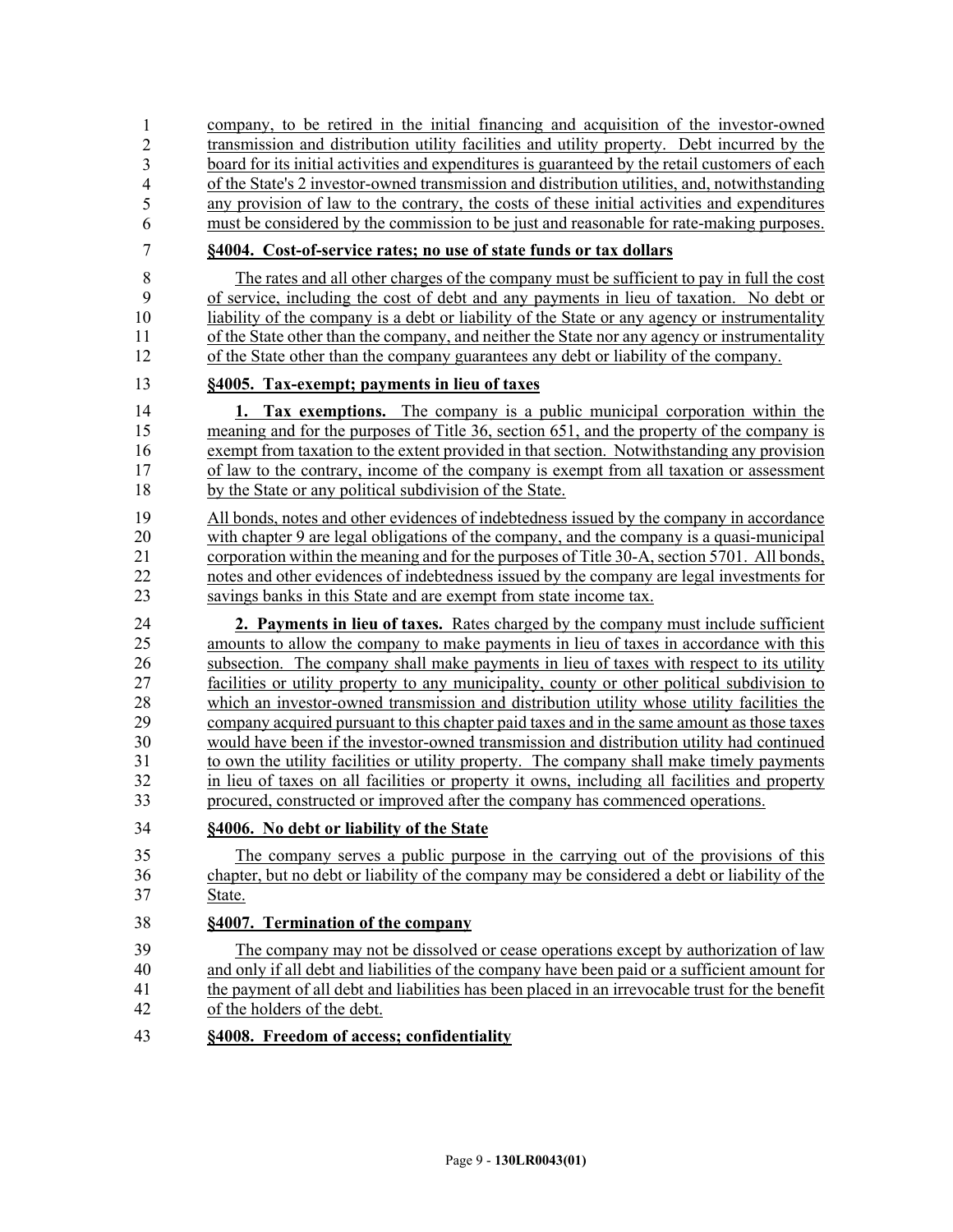| 1              | The proceedings and records of the company are subject to the freedom of access laws,                            |
|----------------|------------------------------------------------------------------------------------------------------------------|
| $\overline{2}$ | Title 1, chapter 13, except as specifically provided in this section.                                            |
| 3              | <b>1. Confidential records.</b> The following records are designated as confidential for                         |
| 4              | purposes of Title 1, section 402, subsection 3, paragraph A:                                                     |
| 5              | A. A record obtained or developed by the company that a person, including the                                    |
| 6              | company, to whom the record belongs or pertains has requested be designated                                      |
| 7              | confidential and that the company has determined contains information that gives the                             |
| 8              | owner or a user an opportunity to obtain a business or competitive advantage over                                |
| 9              | another person who does not have access to the information, except through the                                   |
| 10             | company's records, or access to which by others would result in a business or                                    |
| 11             | competitive disadvantage, loss of business or other significant detriment to any person                          |
| 12             | to whom the record belongs or pertains; and                                                                      |
| 13             | B. A record that contains usage or other nonpublic information regarding a customer                              |
| 14             | of a transmission and distribution utility in the State.                                                         |
| 15             | The company shall provide to a legislative committee, on written request signed by the                           |
| 16             | chairs of that committee, any information or records, including information designated                           |
| 17             | confidential under this subsection, specified in the written request. The information or                         |
| 18             | records may be used only for the lawful purposes of the committee and in any action arising                      |
| 19             | out of any investigation conducted by the committee, subject to protective order.                                |
| 20             | 2. Exceptions. Notwithstanding subsection 1, the following are not confidential and                              |
| 21             | are public records:                                                                                              |
| 22             | A. Any otherwise confidential information the confidentiality of which the company                               |
| 23             | determines to have been satisfactorily and effectively waived;                                                   |
| 24<br>25       | Any otherwise confidential information that has already lawfully been made<br>В.<br>available to the public; and |
| 26             | C. Impersonal, statistical or general information.                                                               |
| 27             | 3. Disclosure prohibited; further exceptions. A board member, employee, agent,                                   |
| 28             | other representative of the company or other person may not knowingly divulge or disclose                        |
| 29             | records designated confidential by this section, except that the company, in its discretion                      |
| 30             | and in conformity with legislative freedom of access criteria in Title 1, chapter 13,                            |
| 31             | subchapter 1-A, may make or authorize any of the following disclosures of information:                           |
| 32             | A. If necessary in connection with processing any application for, obtaining or                                  |
| 33             | maintaining financial assistance for any person;                                                                 |
| 34             | B. To a financing institution or credit reporting service;                                                       |
| 35             | C. Information necessary to comply with any federal or state law, regulation or rule or                          |
| 36             | with any agreement pertaining to financial assistance;                                                           |
| 37             | D. If necessary to ensure collection of any obligation in which the company has or                               |
| 38             | may have an interest;                                                                                            |
| 39             | E. In any litigation or proceeding in which the company has appeared, introduction for                           |
| 40             | the record of any information obtained from records designated confidential by this                              |
| 41             | section; and                                                                                                     |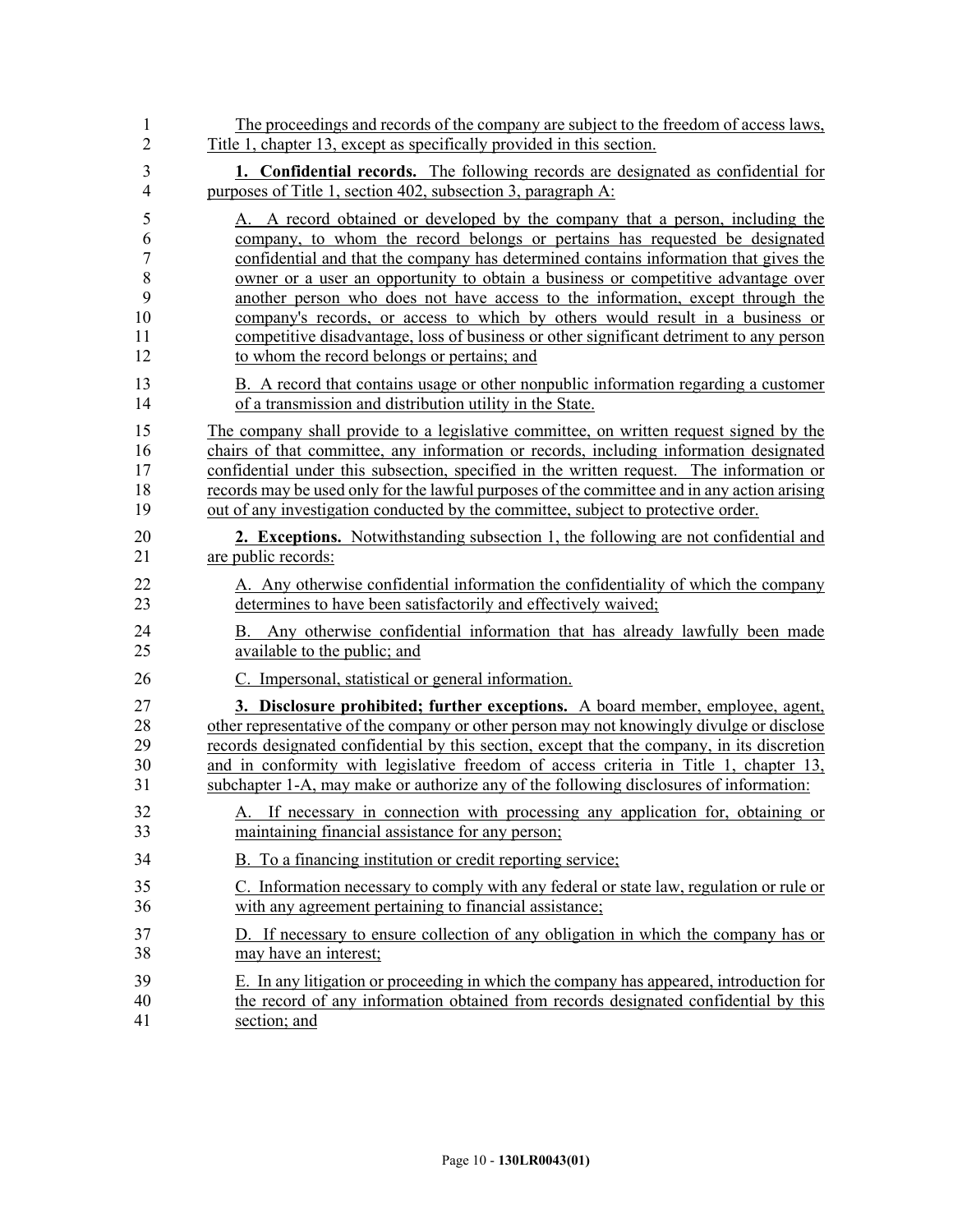| 1<br>$\overline{2}$ | F. Pursuant to a subpoena, request for production of documents, warrant or other order,<br>as long as the order appears to have first been served on the person to whom the   |
|---------------------|-------------------------------------------------------------------------------------------------------------------------------------------------------------------------------|
| 3                   | confidential information sought pertains or belongs and as long as the order appears on                                                                                       |
| $\overline{4}$      | its face or otherwise to have been issued or made lawfully.                                                                                                                   |
| 5                   | §4009. Annual report                                                                                                                                                          |
| 6                   | By April 15th of each year, beginning no more than one year after the first meeting of                                                                                        |
| 7                   | the board, the company shall submit a report to the joint standing committee of the                                                                                           |
| 8                   | Legislature having jurisdiction over energy and utilities matters summarizing the activities                                                                                  |
| 9                   | and performance of the company in meeting its obligations to its customer-owners and its                                                                                      |
| 10                  | responsibilities under sections 4002 and 4003 during the preceding calendar year and its                                                                                      |
| 11<br>12            | plans for the current year and subsequent 5 years. Each annual report must describe in<br>detail how the company's decisions, operations and use of low-cost financing have   |
| 13                  | supported and will support the State's progress toward the climate action plan goals                                                                                          |
| 14                  | established under Title 38, chapter 3-A and how such financing has affected and will affect                                                                                   |
| 15                  | job creation and gross state product.                                                                                                                                         |
| 16                  | §4010. Initial 5-year plan                                                                                                                                                    |
| 17                  | Within 18 months of the date in which the company and the operations team fully take                                                                                          |
| 18                  | ownership and control of all utility facilities in the State owned or operated or held for                                                                                    |
| 19                  | future use by any investor-owned transmission and distribution utility, the company shall                                                                                     |
| 20                  | submit to the commission for approval a 5-year plan to meet initial affordability, reliability,                                                                               |
| 21                  | decarbonization and connectivity goals.                                                                                                                                       |
| 22                  | <b>1. Plan minimum requirements.</b> At a minimum, the 5-year plan under this section                                                                                         |
| 23                  | must also include a program to:                                                                                                                                               |
| 24                  | A. Establish lower rates for low-income residential customers;                                                                                                                |
| 25                  | B. Build across the State accessible, rapid charging infrastructure for electric vehicles;                                                                                    |
| 26                  | C. Reduce make-ready and pole attachment costs for open-access fiber-optic cable in                                                                                           |
| 27                  | unserved and underserved areas of the State as defined in section 9202, subsection 5;                                                                                         |
| 28                  | and                                                                                                                                                                           |
| 29                  | D. Make rapid investments in the distribution network to upgrade reliability and to                                                                                           |
| 30                  | improve capacity for interconnections of new renewable generation and storage                                                                                                 |
| 31                  | facilities.                                                                                                                                                                   |
| 32                  | Sec. 11. Review of laws and report. The Public Utilities Commission shall                                                                                                     |
| 33                  | examine all laws that may be affected by this Act or need to be changed as a result of this                                                                                   |
| 34                  | Act, including laws governing the Pine Tree Power Company as established under the                                                                                            |
| 35                  | Maine Revised Statutes, Title 35-A, section 4002, and laws relating to investor-owned                                                                                         |
| 36                  | transmission and distribution utilities that may be eliminated as a result of this Act. The                                                                                   |
| 37                  | commission shall determine any modifications to laws that may be necessary or appropriate                                                                                     |
| 38                  | as a result of this Act or to effectuate the purposes of this Act and shall submit proposed                                                                                   |
| 39                  | legislation to the joint standing committee of the Legislature having jurisdiction over                                                                                       |
| 40                  | energy, utilities and technology matters no later than 6 months after the first meeting of the                                                                                |
| 41<br>42            | Pine Tree Power Company Board under Title 35-A, section 4002. The joint standing                                                                                              |
| 43                  | committee of the Legislature having jurisdiction over energy, utilities and technology<br>matters may report out a bill relating to the subject matter of this Act and to the |
| 44                  | commission's report.                                                                                                                                                          |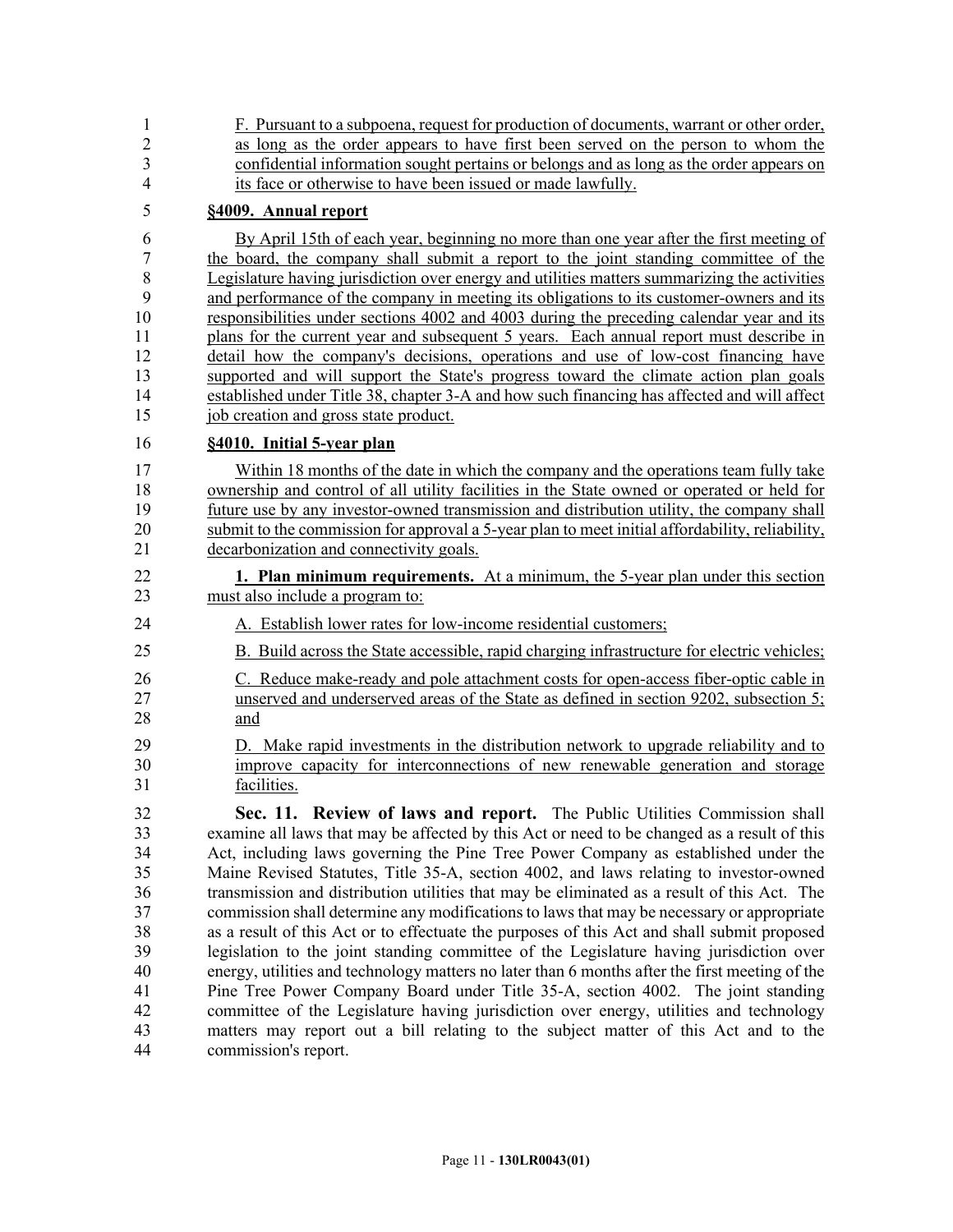1 **Sec. 12. Staggered terms of initial members of Pine Tree Power Company**  2 **Board.** Notwithstanding the Maine Revised Statutes, Title 35-A, section 4002, subsection 3 3, the terms of the initial members of the Pine Tree Power Company Board must be 4 staggered as provided in this section.

5 1. The initial selected expert advisory members of the board serve as follows, 6 determined by lot by those members after their selection: 2 members serve 4-year terms 7 and 2 members serve 2-year terms.

8 2. The initial elected, voting members of the board serve as follows, determined by lot 9 by those members after their election: 3 members serve 6-year terms, 2 members serve 4- 10 year terms and 2 members serve 2-year terms.

11 **Sec. 13. Statutory referendum procedure; submission at statewide**  12 **election; form of question; effective date.** This Act must be submitted to the legal 13 voters of the State at a statewide election held in the month of November following passage 14 of this Act. The municipal officers of this State shall notify the inhabitants of their 15 respective cities, towns and plantations to meet, in the manner prescribed by law for holding 16 a statewide election, to vote on the acceptance or rejection of this Act by voting on the 17 following question:

18 "Do you favor the creation of the Pine Tree Power Company, a nonprofit, 19 privately operated utility governed by a board elected by Maine voters, to 20 replace Central Maine Power and Versant Power, without using tax dollars 21 or state bonds, and to focus on delivering reliable, affordable electricity 22 and meeting the State's energy independence and Internet connectivity 23 goals?"

24 The legal voters of each city, town and plantation shall vote by ballot on this question 25 and designate their choice by a cross or check mark placed within a corresponding square 26 below the word "Yes" or "No." The ballots must be received, sorted, counted and declared 27 in open ward, town and plantation meetings and returns made to the Secretary of State in 28 the same manner as votes for members of the Legislature. The Governor shall review the 29 returns. If a majority of the legal votes are cast in favor of this Act, the Governor shall 30 proclaim the result without delay and this Act becomes effective 30 days after the date of 31 the proclamation.

32 The Secretary of State shall prepare and furnish to each city, town and plantation all 33 ballots, returns and copies of this Act necessary to carry out the purposes of this 34 referendum.

35 **SUMMARY**

This bill creates the Pine Tree Power Company, a privately operated, nonprofit, 37 consumer-owned utility controlled by an elected board. The company's purposes are to provide for its customer-owners in this State reliable, affordable electric transmission and distribution services and to help the State meet its climate, energy and connectivity goals in the most rapid and affordable manner possible. 36 37 38 39 40

41 The Pine Tree Power Company is not permitted to use general obligation bonds or tax 42 dollars of the State. The company finances itself by issuing debt against its future revenues 43 to purchase the facilities of investor-owned electric transmission and distribution utilities